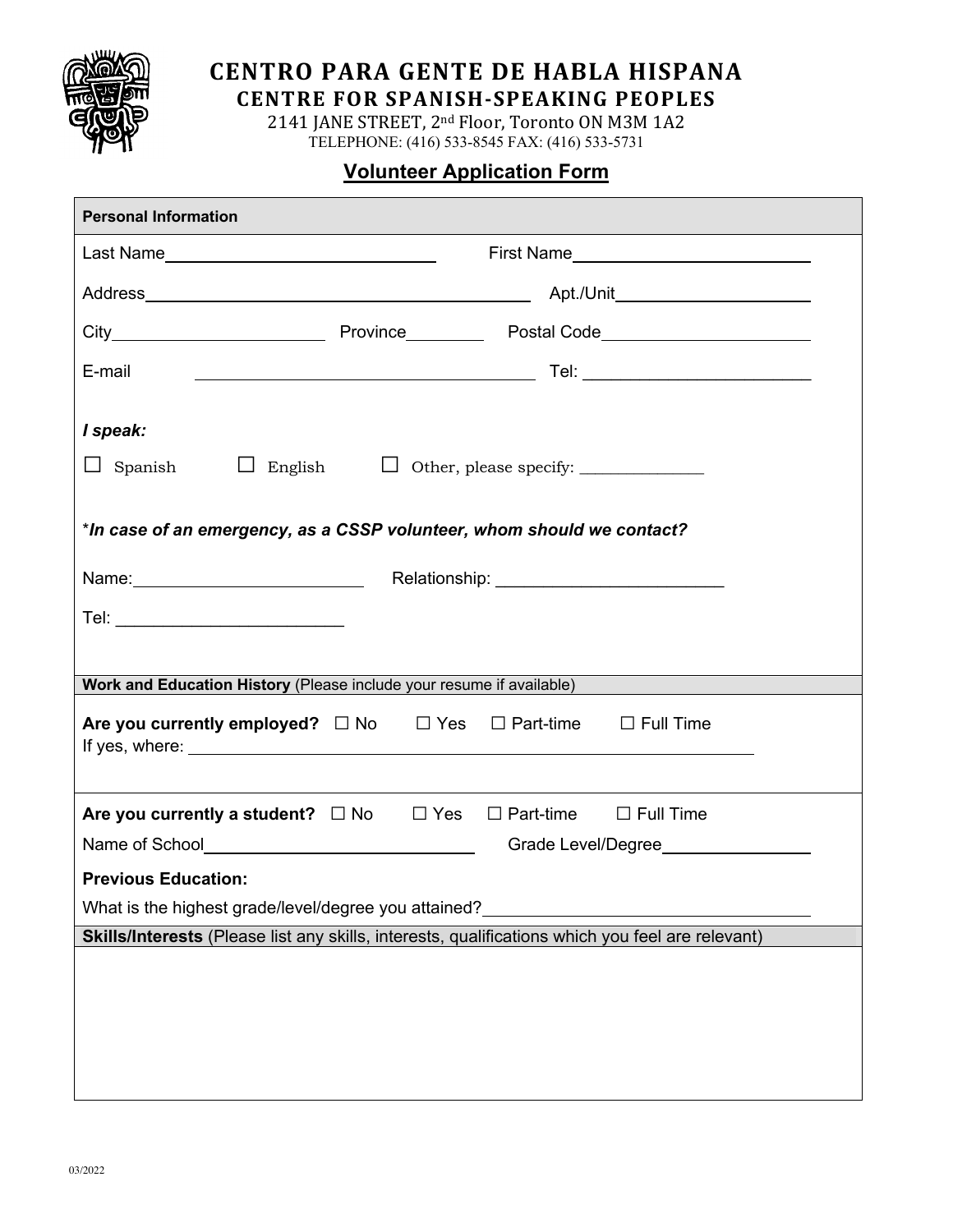| <b>Volunteering Experience</b>                                                  |                          |                    |                  |                        |                |  |
|---------------------------------------------------------------------------------|--------------------------|--------------------|------------------|------------------------|----------------|--|
| $\Box$ No<br>Have you had previous volunteer experience?<br>$\Box$ Yes          |                          |                    |                  |                        |                |  |
|                                                                                 |                          |                    |                  |                        |                |  |
| <b>Reasons For Volunteering</b>                                                 |                          |                    |                  |                        |                |  |
| $\Box$ Gain work-related experience<br>$\Box$ Interest in community involvement |                          |                    |                  |                        |                |  |
| $\Box$ Mandatory community service<br>$\Box$ School requirement                 |                          |                    |                  |                        |                |  |
| $\Box$ Desire to help others<br>$\Box$ Other, please specify                    |                          |                    |                  |                        |                |  |
|                                                                                 |                          |                    |                  |                        |                |  |
| <b>Program Selection</b>                                                        |                          |                    |                  |                        |                |  |
| I will be committed for:                                                        |                          |                    |                  |                        |                |  |
| 6 months                                                                        |                          | 6 months to 1 year |                  | 1 year or more         |                |  |
| I would like to volunteer for: (please choose all that apply)                   |                          |                    |                  |                        |                |  |
| () Language Training                                                            | () Fundraising           |                    |                  | () Administration      |                |  |
| () Legal Clinic                                                                 | () Translation Services  |                    |                  | () Special Events      |                |  |
| () Settlement Program                                                           | () Interpreting Services |                    |                  | () Facility Management |                |  |
| () HIV/AIDS Prevention Program                                                  | () Food Bank             |                    | () VAW program   |                        |                |  |
| I want to volunteer because:                                                    |                          |                    |                  |                        |                |  |
|                                                                                 |                          |                    |                  |                        |                |  |
|                                                                                 |                          |                    |                  |                        |                |  |
|                                                                                 |                          |                    |                  |                        |                |  |
| I would be available (days/hours):                                              |                          |                    |                  |                        |                |  |
| $\Box$ Monday                                                                   | $\Box$ morning           | $9-1$ pm           | $\Box$ afternoon | 2 to 5pm               | $\Box$ evening |  |
| $\Box$ Tuesday                                                                  | $\Box$ morning           | $9-1$ pm           | $\Box$ afternoon | 2 to 5pm               | $\Box$ evening |  |
| $\Box$ Wednesday                                                                | $\Box$ morning           | $9-1$ pm           | $\Box$ afternoon | $2$ to $5\mathrm{pm}$  | $\Box$ evening |  |
| $\Box$ Thursday                                                                 | $\Box$ morning           | $9-1$ pm           | $\Box$ afternoon | $2$ to $5\mathrm{pm}$  | $\Box$ evening |  |
| $\Box$ Friday                                                                   | $\Box$ morning           | $9-1$ pm           | $\Box$ afternoon | 2 to 5pm               | $\Box$ evening |  |
| $\hfill\Box$ Weekends                                                           | (For special events)     |                    |                  |                        |                |  |